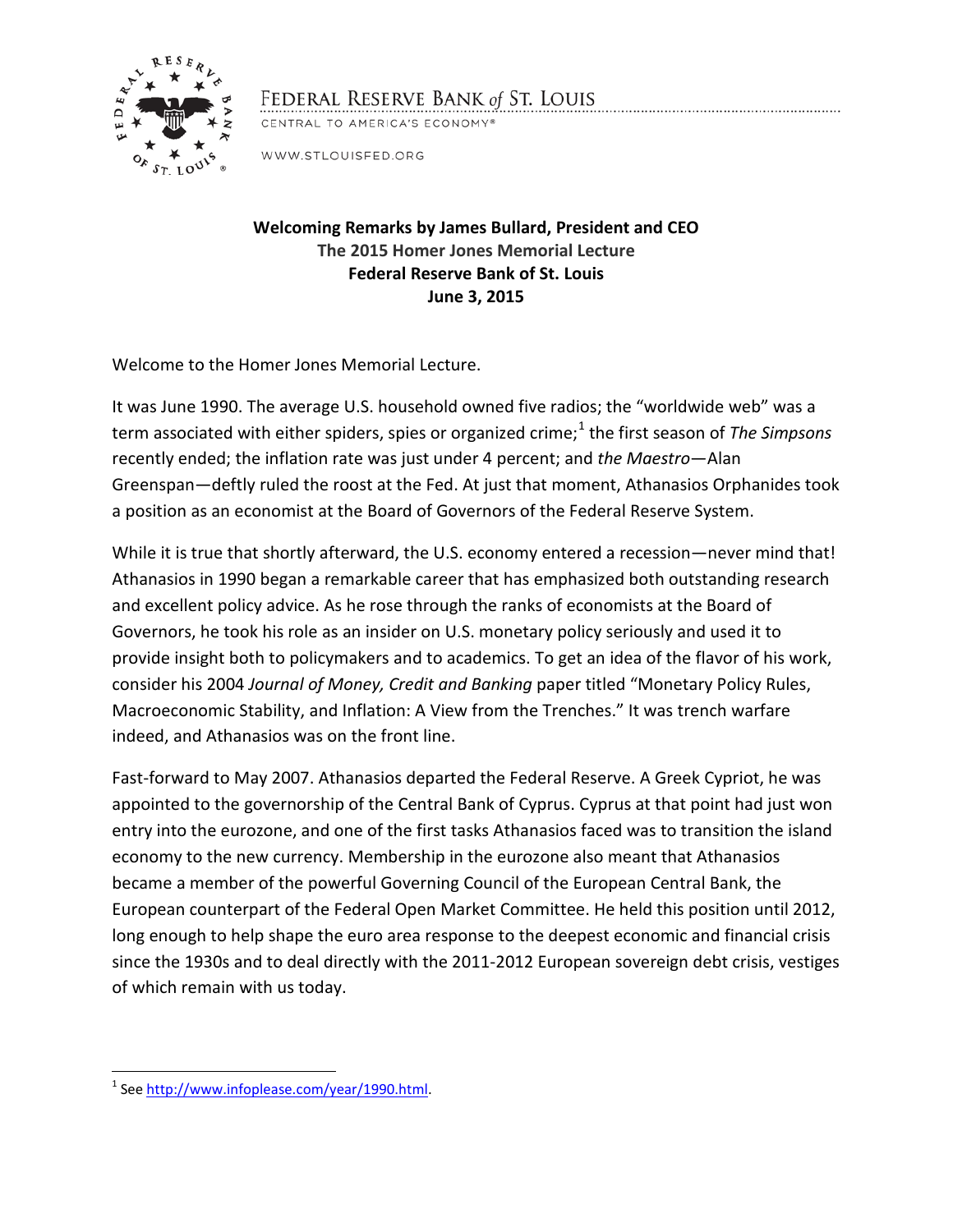Given this unusual career history, it may well be that Athanasios Orphanides is the only person on the planet who has attended Federal Open Market Committee meetings as well as European Central Bank Governing Council meetings. Accordingly, he can provide a unique perspective on global monetary policy.

This is the 26th annual Homer Jones Memorial Lecture. The lecture series began in 1987, shortly after Homer's death. The lecture series has persisted, first, because of the initial efforts of Homer's former colleagues and friends at the St. Louis Fed and elsewhere in the community, and, second, because of the long-lasting support of many people and organizations. These include the St. Louis Gateway Chapter of the National Association for Business Economics, Saint Louis University, Southern Illinois University at Edwardsville, the University of Missouri at St. Louis and Washington University in St. Louis.

Homer Jones is often described as "Milton Friedman's teacher." This is because Jones taught Friedman when Milton was an undergraduate at Rutgers University in the early 1930s. At that time, macroeconomics was in its infancy, and monetary policymakers struggled to come to grips with their newfound powers—and their limitations. Eventually, Milton and Homer, each in their own way and employing different methods, would help to fundamentally transform the science and practice of monetary economics and monetary policy.

Jones had come to the Rutgers faculty after studying at the University of Chicago, where he was a student of legendary Chicago professor Frank Knight. Also on the Rutgers faculty at the time: Arthur Burns, future chairman of the Federal Reserve.

According to Friedman, Jones was one of the primary influences in Friedman's choice to study economics, as opposed to mathematics or statistics. In Friedman's 1976 reminiscence, he says Jones opened his eyes "to the broader reaches of economics and to the beauties and intricacies of economic theory."<sup>[2](#page-1-0)</sup>

Milton Friedman went on to graduate study in economics at Columbia, and in 1958 Homer Jones came to the St. Louis Fed as director of research. Homer Jones became the founding father of the tradition of rigorous economic research, not just at the St. Louis Fed but for the Federal Reserve System as a whole. Homer's original efforts to make the St. Louis Fed a leader

<span id="page-1-0"></span> <sup>2</sup> See Friedman, Milton. "Homer Jones: A Personal Reminiscence." *Journal of Monetary Economics*, November 1976, *2*(4), pp. 433-6.